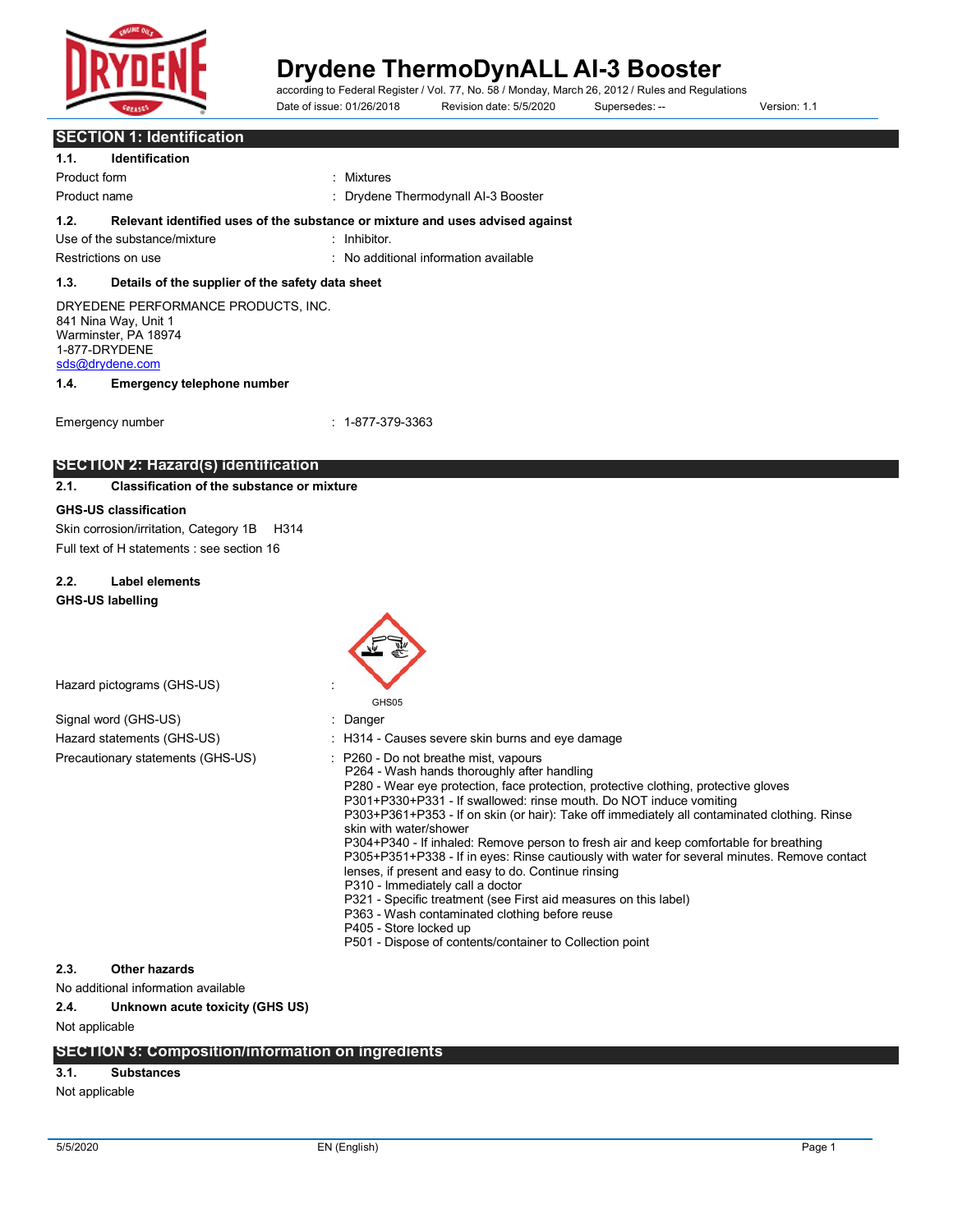Safety Data Sheet

according to Federal Register / Vol. 77, No. 58 / Monday, March 26, 2012 / Rules and Regulations

| 3.2.<br>Mixtures |                           |               |                                                                                                                                                                            |
|------------------|---------------------------|---------------|----------------------------------------------------------------------------------------------------------------------------------------------------------------------------|
| <b>Name</b>      | <b>Product identifier</b> | $\frac{9}{6}$ | <b>GHS-US classification</b>                                                                                                                                               |
| 2-aminoethanol   | (CAS-No.) 141-43-5        | $10 - 20$     | Flam. Liq. 4, H227<br>Acute Tox. 4 (Oral), H302<br>Acute Tox. 4 (Dermal), H312<br>Acute Tox. 4 (Inhalation: dust, mist),<br>H332<br>Skin Corr. 1B, H314<br>STOT SE 3. H335 |

**\*Chemical name, CAS number and/or exact concentration have been withheld as a trade secret**

Full text of hazard classes and H-statements : see section 16

|                             | SECTION 4: First aid measures                                                                                                                                                                                                        |                                                                                                                                                                               |
|-----------------------------|--------------------------------------------------------------------------------------------------------------------------------------------------------------------------------------------------------------------------------------|-------------------------------------------------------------------------------------------------------------------------------------------------------------------------------|
| 4.1.                        | Description of first aid measures                                                                                                                                                                                                    |                                                                                                                                                                               |
|                             | First-aid measures general                                                                                                                                                                                                           | : Never give anything by mouth to an unconscious person. Get medical advice/attention if you<br>feel unwell.                                                                  |
|                             | First-aid measures after inhalation                                                                                                                                                                                                  | Remove victim to fresh air and keep at rest in a position comfortable for breathing. Immediately<br>call a POISON CENTER or doctor/physician.                                 |
|                             | First-aid measures after skin contact                                                                                                                                                                                                | : Remove/Take off immediately all contaminated clothing. Rinse skin with water/shower.<br>Immediately call a POISON CENTER or doctor/physician.                               |
|                             | First-aid measures after eye contact                                                                                                                                                                                                 | Rinse cautiously with water for several minutes. Remove contact lenses, if present and easy to<br>do. Continue rinsing. Immediately call a POISON CENTER or doctor/physician. |
|                             | First-aid measures after ingestion                                                                                                                                                                                                   | : Rinse mouth. Do NOT induce vomiting. Immediately call a POISON CENTER or<br>doctor/physician.                                                                               |
| 4.2.                        | Most important symptoms and effects, both acute and delayed                                                                                                                                                                          |                                                                                                                                                                               |
|                             | Symptoms/effects after inhalation                                                                                                                                                                                                    | May cause respiratory irritation.                                                                                                                                             |
|                             | Symptoms/effects after skin contact                                                                                                                                                                                                  | : Causes severe skin burns and eye damage.                                                                                                                                    |
|                             | Symptoms/effects after eye contact                                                                                                                                                                                                   | : Causes serious eye damage.                                                                                                                                                  |
| 4.3.                        |                                                                                                                                                                                                                                      | Indication of any immediate medical attention and special treatment needed                                                                                                    |
|                             | Treat symptomatically and supportively.                                                                                                                                                                                              |                                                                                                                                                                               |
|                             |                                                                                                                                                                                                                                      |                                                                                                                                                                               |
|                             | <b>OLUTION 5: Firengmung measures</b>                                                                                                                                                                                                |                                                                                                                                                                               |
| 5.1.                        | <b>Extinguishing media</b>                                                                                                                                                                                                           |                                                                                                                                                                               |
|                             | Suitable extinguishing media                                                                                                                                                                                                         | Carbon dioxide. Dry chemical. Foam. Water spray.                                                                                                                              |
|                             | Unsuitable extinguishing media                                                                                                                                                                                                       | : Do not use a heavy water stream.                                                                                                                                            |
| 5.2.                        | Special hazards arising from the substance or mixture                                                                                                                                                                                |                                                                                                                                                                               |
| Fire hazard                 |                                                                                                                                                                                                                                      | Burning produces irritating, toxic and noxious fumes.                                                                                                                         |
|                             | <b>Explosion hazard</b>                                                                                                                                                                                                              | Product is not explosive.                                                                                                                                                     |
| Reactivity                  |                                                                                                                                                                                                                                      | : Thermal decomposition generates : Corrosive vapours.                                                                                                                        |
|                             |                                                                                                                                                                                                                                      |                                                                                                                                                                               |
| 5.3.                        | <b>Advice for firefighters</b>                                                                                                                                                                                                       |                                                                                                                                                                               |
|                             | Firefighting instructions                                                                                                                                                                                                            | Do not allow run-off from fire fighting to enter drains or water courses.                                                                                                     |
|                             | Protection during firefighting                                                                                                                                                                                                       | Do not enter fire area without proper protective equipment, including respiratory protection. Use<br>self-contained breathing apparatus.                                      |
|                             | <u> DEVERTIS DE AVOIDENT DIVIDIT DE LA PRODUCTION DE LA PRODUCTION DE LA PRODUCTION DE LA PRODUCTION DE LA PRODUCTION DE LA PRODUCTION DE LA PRODUCTION DE LA PRODUCTION DE LA PRODUCTION DE LA PRODUCTION DE LA PRODUCTION DE L</u> |                                                                                                                                                                               |
| 6.T.                        | Personal precautions, protective equipment and emergency procedures                                                                                                                                                                  |                                                                                                                                                                               |
|                             | General measures                                                                                                                                                                                                                     | : Avoid all eye and skin contact and do not breathe vapour and mist.                                                                                                          |
| 6.1.1.                      | For non-emergency personnel                                                                                                                                                                                                          |                                                                                                                                                                               |
|                             | Protective equipment                                                                                                                                                                                                                 | Chemical goggles or safety glasses. Face shield. Wear suitable protective clothing and gloves.                                                                                |
| <b>Emergency procedures</b> |                                                                                                                                                                                                                                      | Evacuate unnecessary personnel.                                                                                                                                               |
| 6.1.2.                      | For emergency responders                                                                                                                                                                                                             |                                                                                                                                                                               |
|                             | Protective equipment                                                                                                                                                                                                                 |                                                                                                                                                                               |

Emergency procedures in the state of the state of the state of the state of the state of the state of the state of the state of the state of the state of the state of the state of the state of the state of the state of the

### **6.2. Environmental precautions**

Do not discharge into drains or the environment.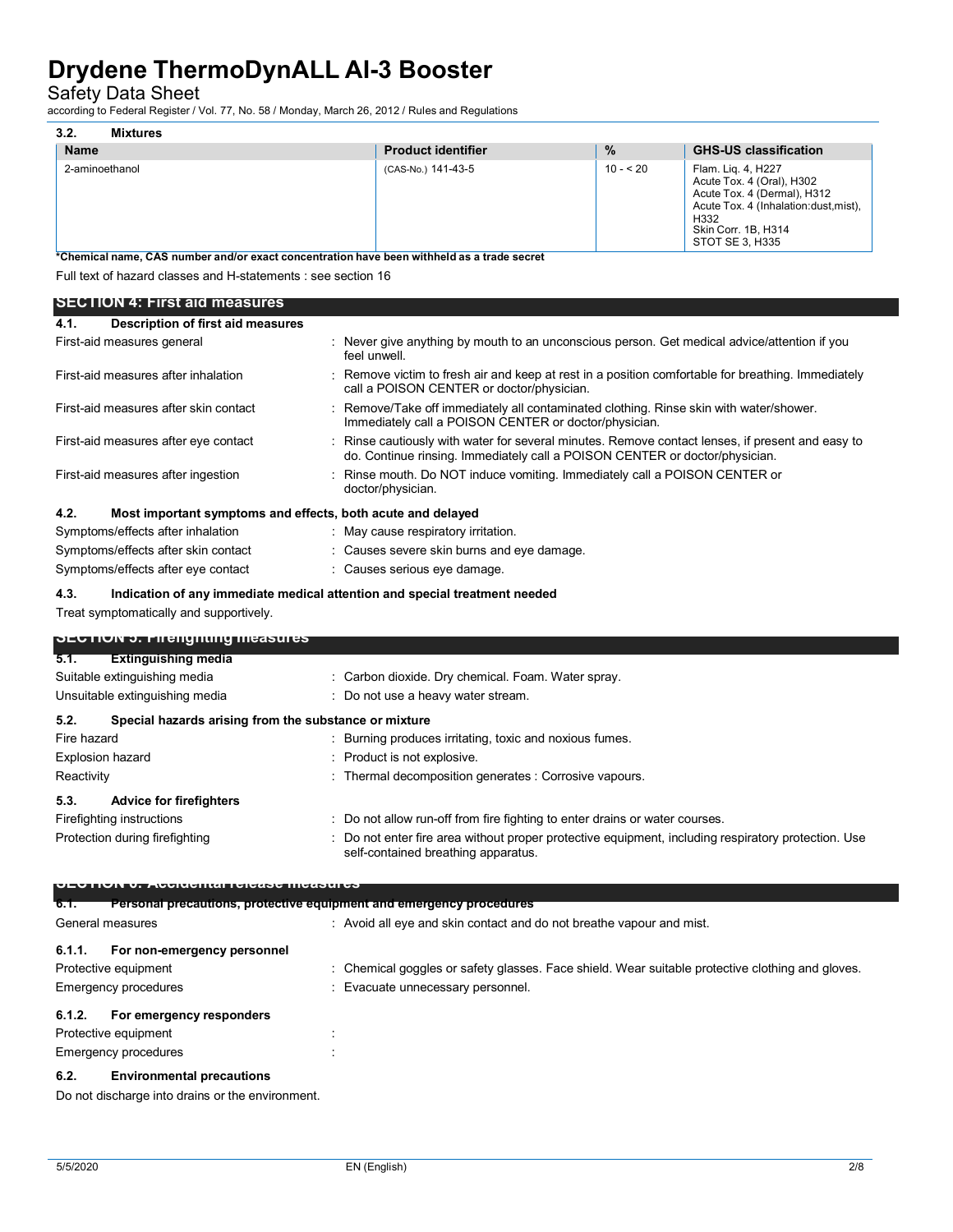Safety Data Sheet

according to Federal Register / Vol. 77, No. 58 / Monday, March 26, 2012 / Rules and Regulations

### **6.3. Methods and material for containment and cleaning up** For containment **interest in the containment** : Do not allow minor leaks or spills to accumulate on walking surfaces. Methods for cleaning up **interpret in the spills** with inert solids, such as clay or diatomaceous earth as soon as possible. On land, sweep or shovel into suitable containers. **6.4. Reference to other sections** Section 13: disposal information. Section 7: safe handling. Section 8: personal protective equipment. **SECTION 7: Handling and storage 7.1. Precautions for safe handling** Precautions for safe handling : Do not breathe mist, spray, vapours. Avoid contact with skin, eyes and clothing. Hygiene measures **induced areas in the set of the set of the set of the set of the set of the set of the set of the set of the set of the set of the Hygiene measures of the set of the set of the set of the set of the set o** smoking and when leaving work. Wash contaminated clothing before reuse. **7.2. Conditions for safe storage, including any incompatibilities** Technical measures **in the contract of the Comply with applicable regulations.** Storage conditions **included to the conduct of the Conditional** : Do not store near food, foodstuffs, drugs, or potable water supplies. Keep container closed when not in use. Incompatible products : Strong oxidizers. Strong acids. metals. Heat and ignition sources **in the starting of the starting of the Keep away from heat, sparks and flame.** Prohibitions on mixed storage : Incompatible materials.

### **SECTION 8: Exposure controls/personal protection**

Storage area : Store in dry, cool, well-ventilated area.

### **8.1. Control parameters**

| 2-aminoethanol (141-43-5) |                                       |                         |
|---------------------------|---------------------------------------|-------------------------|
| <b>ACGIH</b>              | ACGIH TWA $(mg/m3)$                   | $7.5$ mg/m <sup>3</sup> |
| <b>ACGIH</b>              | ACGIH TWA (ppm)                       | 3 ppm                   |
| <b>ACGIH</b>              | ACGIH STEL (mg/m <sup>3</sup> )       | 15 mg/m <sup>3</sup>    |
| <b>ACGIH</b>              | ACGIH STEL (ppm)                      | 6 ppm                   |
| <b>ACGIH</b>              | Remark (ACGIH)                        | Eye & skin irr          |
| <b>OSHA</b>               | OSHA PEL (TWA) (mg/m <sup>3</sup> )   | $6$ mg/m <sup>3</sup>   |
| <b>OSHA</b>               | OSHA PEL (TWA) (ppm)                  | 3 ppm                   |
| <b>IDLH</b>               | US IDLH (ppm)                         | 30 ppm                  |
| <b>NIOSH</b>              | NIOSH REL (TWA) (mg/m <sup>3</sup> )  | $8 \text{ mg/m}^3$      |
| <b>NIOSH</b>              | NIOSH REL (TWA) (ppm)                 | 3 ppm                   |
| <b>NIOSH</b>              | NIOSH REL (STEL) (mg/m <sup>3</sup> ) | 15 mg/m <sup>3</sup>    |
| <b>NIOSH</b>              | NIOSH REL (STEL) (ppm)                | 6 ppm                   |

### **8.2. Exposure controls**

| Appropriate engineering controls                   |  | : Avoid splashing. Ensure good ventilation of the work station. Emergency safety showers should<br>be available in the immediate vicinity of any potential exposure. Eyewash stations. |  |
|----------------------------------------------------|--|----------------------------------------------------------------------------------------------------------------------------------------------------------------------------------------|--|
| Hand protection                                    |  | : Wear suitable gloves resistant to chemical penetration.                                                                                                                              |  |
| Eye protection                                     |  | : Chemical goggles or safety glasses. Face shield.                                                                                                                                     |  |
| Skin and body protection                           |  | : Wear suitable protective clothing. Impervious clothing.                                                                                                                              |  |
| Respiratory protection                             |  | : In case of inadequate ventilation wear respiratory protection. Use an approved respirator<br>equipped with oil/mist cartridges.                                                      |  |
| <b>SECTION 9: Physical and chemical properties</b> |  |                                                                                                                                                                                        |  |

| 9.1.           | Information on basic physical and chemical properties |                                |
|----------------|-------------------------------------------------------|--------------------------------|
| Physical state |                                                       | : Liquid                       |
| Color          |                                                       | $\therefore$ light yellow      |
| Odor           |                                                       | $:$ mild                       |
| Odor threshold |                                                       | $\therefore$ No data available |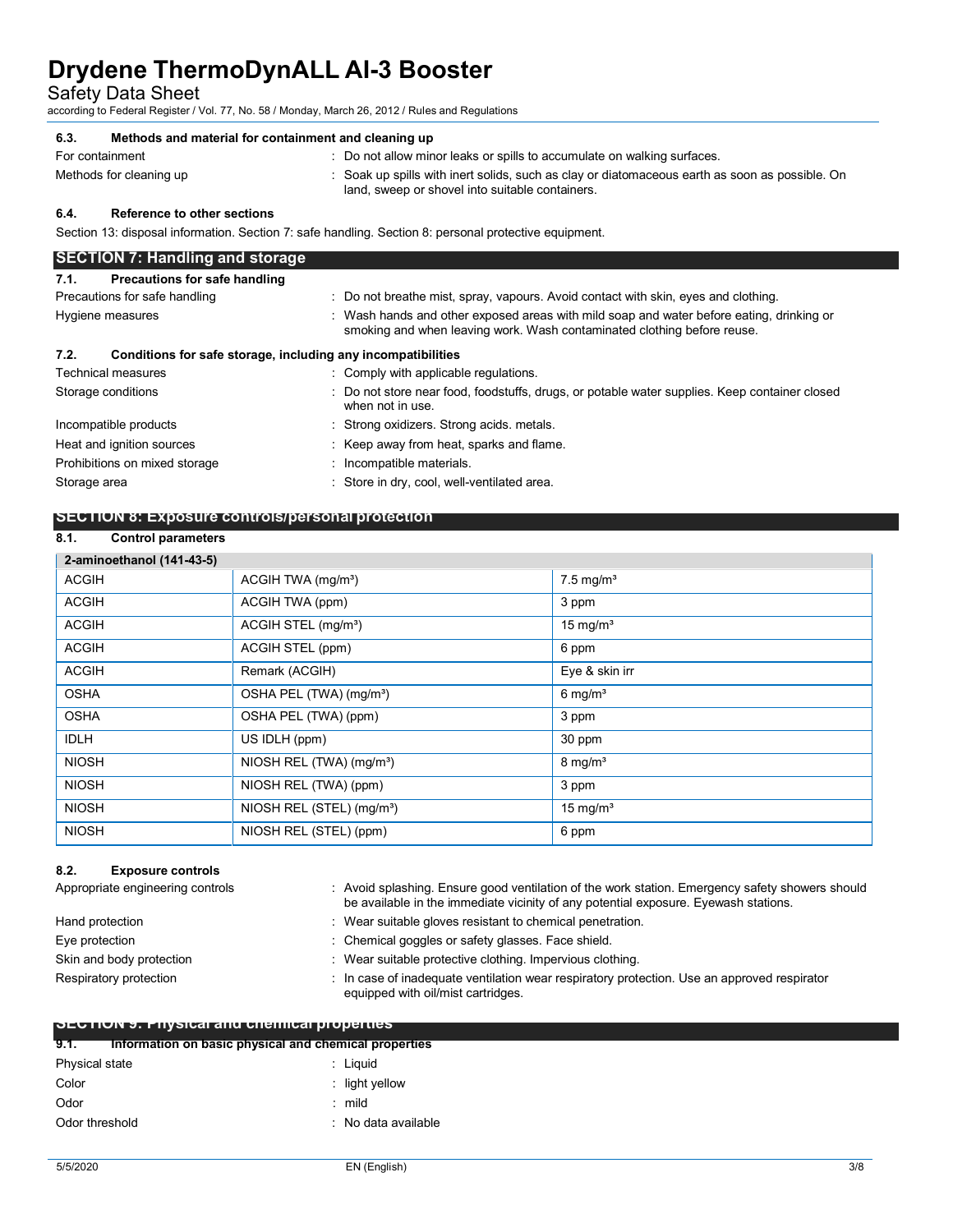### Safety Data Sheet

according to Federal Register / Vol. 77, No. 58 / Monday, March 26, 2012 / Rules and Regulations

| рH                                         | : 9.6 (1% in water)              |
|--------------------------------------------|----------------------------------|
| Melting point                              | No data available                |
| Freezing point                             | No data available                |
| Boiling point                              | No data available                |
| Flash point                                | $>$ 100 °C PMCC                  |
| Relative evaporation rate (butylacetate=1) | No data available                |
| Flammability (solid, gas)                  | No data available                |
| <b>Explosive limits</b>                    | No data available                |
| Explosive properties                       | No data available                |
| Oxidising properties                       | No data available                |
| Vapour pressure                            | No data available                |
| Relative density                           | 1.12 @ 25 °C                     |
| Relative vapour density at 20 °C           | No data available                |
| Solubility                                 | Soluble in water<br>Water: 100 % |
| Log Pow                                    | . No data available              |
| Auto-ignition temperature                  | No data available                |
| Decomposition temperature                  | No data available                |
| Viscosity                                  | No data available                |
| Viscosity, kinematic                       | 670 cSt @ 40 °C                  |
| Viscosity, dynamic                         | No data available                |

#### **9.2. Other information**

No additional information available

### **SECTION 10: Stability and reactivity**

### **10.1. Reactivity**

Thermal decomposition generates : Corrosive vapours.

### **10.2. Chemical stability**

Stable under normal conditions.

### **10.3. Possibility of hazardous reactions**

Hazardous polymerization will not occur.

#### **10.4. Conditions to avoid**

Heat.

#### **10.5. Incompatible materials**

Strong acids. Strong oxidizers. metals.

### **10.6. Hazardous decomposition products**

Thermal decomposition generates : Corrosive vapours. Carbon dioxide. Carbon monoxide. Nitrogen oxides. ammonia. Isocyanates.

| <b>SECTION 11: Toxicological information</b>  |                                            |  |
|-----------------------------------------------|--------------------------------------------|--|
| Information on toxicological effects<br>11.1. |                                            |  |
| Likely routes of exposure                     | : Inhalation; Skin and eye contact         |  |
| Acute toxicity                                | : Not classified                           |  |
| 2-aminoethanol (141-43-5)                     |                                            |  |
| LD50 oral rat                                 | 1515 mg/kg                                 |  |
| LD50 dermal rabbit                            | 1822 (1822 - 3451) mg/kg                   |  |
| LC50 inhalation rat (mg/l)                    | $> 1.3$ mg/l                               |  |
| ATE US (oral)                                 | 1515.000 mg/kg bodyweight                  |  |
| ATE US (dermal)                               | 1822.000 mg/kg bodyweight                  |  |
| ATE US (dust, mist)                           | 1.500 mg/l/4h                              |  |
| Skin corrosion/irritation                     | : Causes severe skin burns and eye damage. |  |
| Serious eye damage/irritation                 | : Not classified                           |  |
|                                               | (Serious eye damage, category 1, implicit) |  |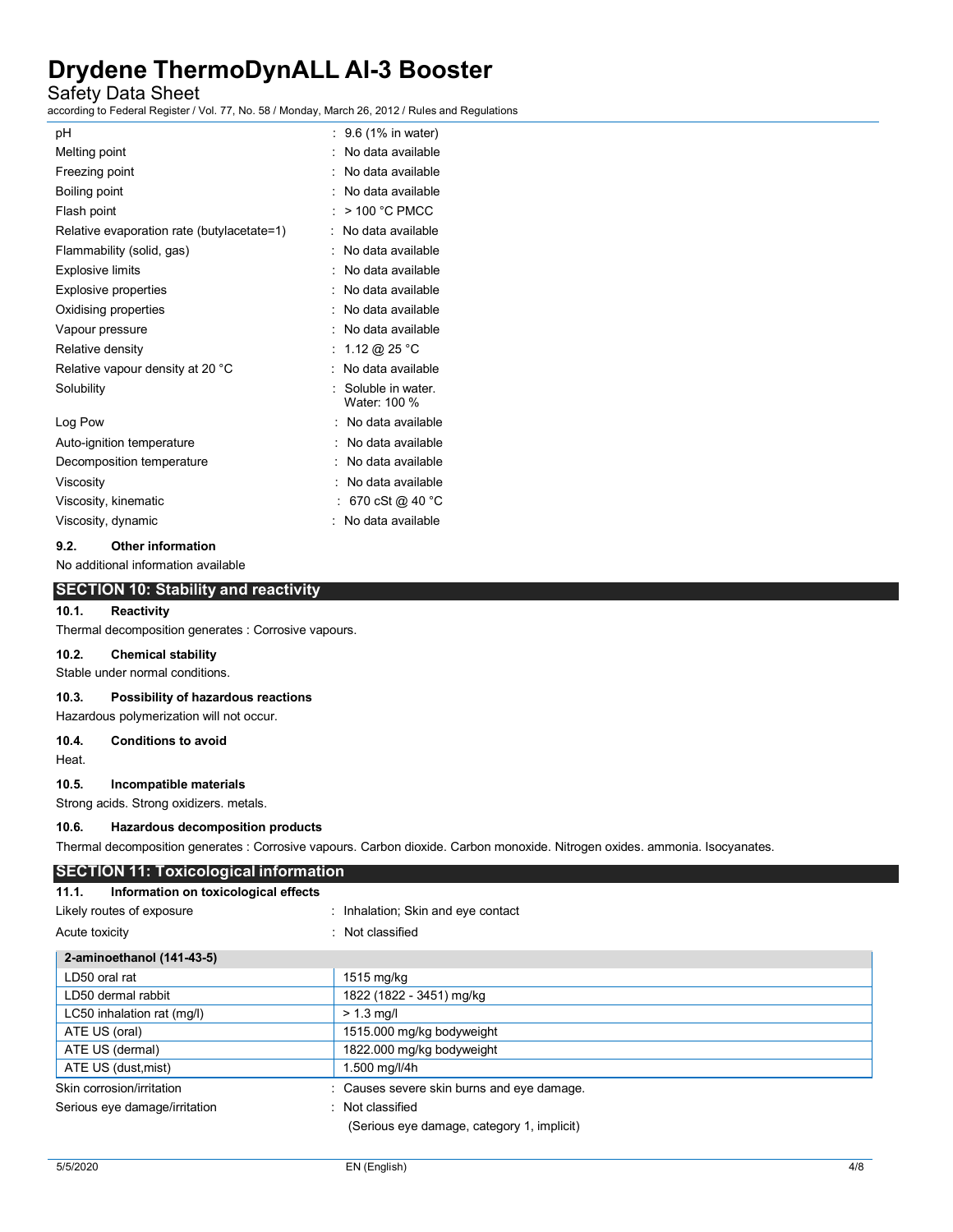Safety Data Sheet

according to Federal Register / Vol. 77, No. 58 / Monday, March 26, 2012 / Rules and Regulations

| Respiratory or skin sensitisation                     | : Not classified                           |
|-------------------------------------------------------|--------------------------------------------|
| Germ cell mutagenicity                                | · Not classified                           |
| Carcinogenicity                                       | : Not classified                           |
| Reproductive toxicity                                 | $:$ Not classified                         |
| Specific target organ toxicity (single exposure)      | : Not classified                           |
| Specific target organ toxicity (repeated<br>exposure) | : Not classified                           |
| Aspiration hazard                                     | · Not classified                           |
| Symptoms/effects after inhalation                     | : May cause respiratory irritation.        |
| Symptoms/effects after skin contact                   | : Causes severe skin burns and eye damage. |
| Symptoms/effects after eye contact                    | : Causes serious eye damage.               |

### **12.1. Toxicity**

|                           | 2-aminoethanol (141-43-5)                 |                                                                         |
|---------------------------|-------------------------------------------|-------------------------------------------------------------------------|
| LC50 fish 1               |                                           | 165 mg/l 48 h                                                           |
| EC50 Daphnia 1            |                                           | 65 mg/l 48 h                                                            |
| 12.2.                     | Persistence and degradability             |                                                                         |
|                           | Drydene Thermodynall Al-3 Booster         |                                                                         |
|                           | Persistence and degradability             | Not established.                                                        |
|                           | 2-aminoethanol (141-43-5)                 |                                                                         |
|                           | Persistence and degradability             | Readily biodegradable.                                                  |
| 12.3.                     | <b>Bioaccumulative potential</b>          |                                                                         |
|                           | <b>Drydene Thermodynall AI-3 Booster</b>  |                                                                         |
|                           | Bioaccumulative potential                 | Not established.                                                        |
|                           | 2-aminoethanol (141-43-5)                 |                                                                         |
| Log Pow                   |                                           | $-1.31$                                                                 |
| 12.4.                     | <b>Mobility in soil</b>                   |                                                                         |
|                           | <b>Drydene Thermodynall Al-3 Booster</b>  |                                                                         |
| Ecology - soil            |                                           | Not established.                                                        |
|                           |                                           |                                                                         |
| 12.5.                     | Other adverse effects                     |                                                                         |
|                           | Effect on the global warming              | : No known effects from this product.                                   |
| Other information         |                                           | : No additional information available.                                  |
|                           | SECTION 13: Dienosal considerations       |                                                                         |
| 13.1.                     | Waste treatment methods                   |                                                                         |
|                           | Sewage disposal recommendations           | : Do not dispose of waste into sewer.                                   |
|                           | Waste disposal recommendations            | Dispose in a safe manner in accordance with local/national regulations. |
| Ecology - waste materials |                                           | : Avoid release to the environment.                                     |
|                           | <b>SECTION 14: Transport information</b>  |                                                                         |
|                           | <b>Department of Transportation (DOT)</b> |                                                                         |
| In accordance with DOT    |                                           |                                                                         |
|                           | Transport document description            | : UN2491 Ethanolamine solutions, 8, III                                 |
| UN-No.(DOT)               |                                           | : UN2491                                                                |
|                           | Proper Shipping Name (DOT)                | Ethanolamine solutions                                                  |
|                           | Transport hazard class(es) (DOT)          | : 8 - Class 8 - Corrosive material 49 CFR 173.136                       |
| Packing group (DOT)       |                                           | : III - Minor Danger                                                    |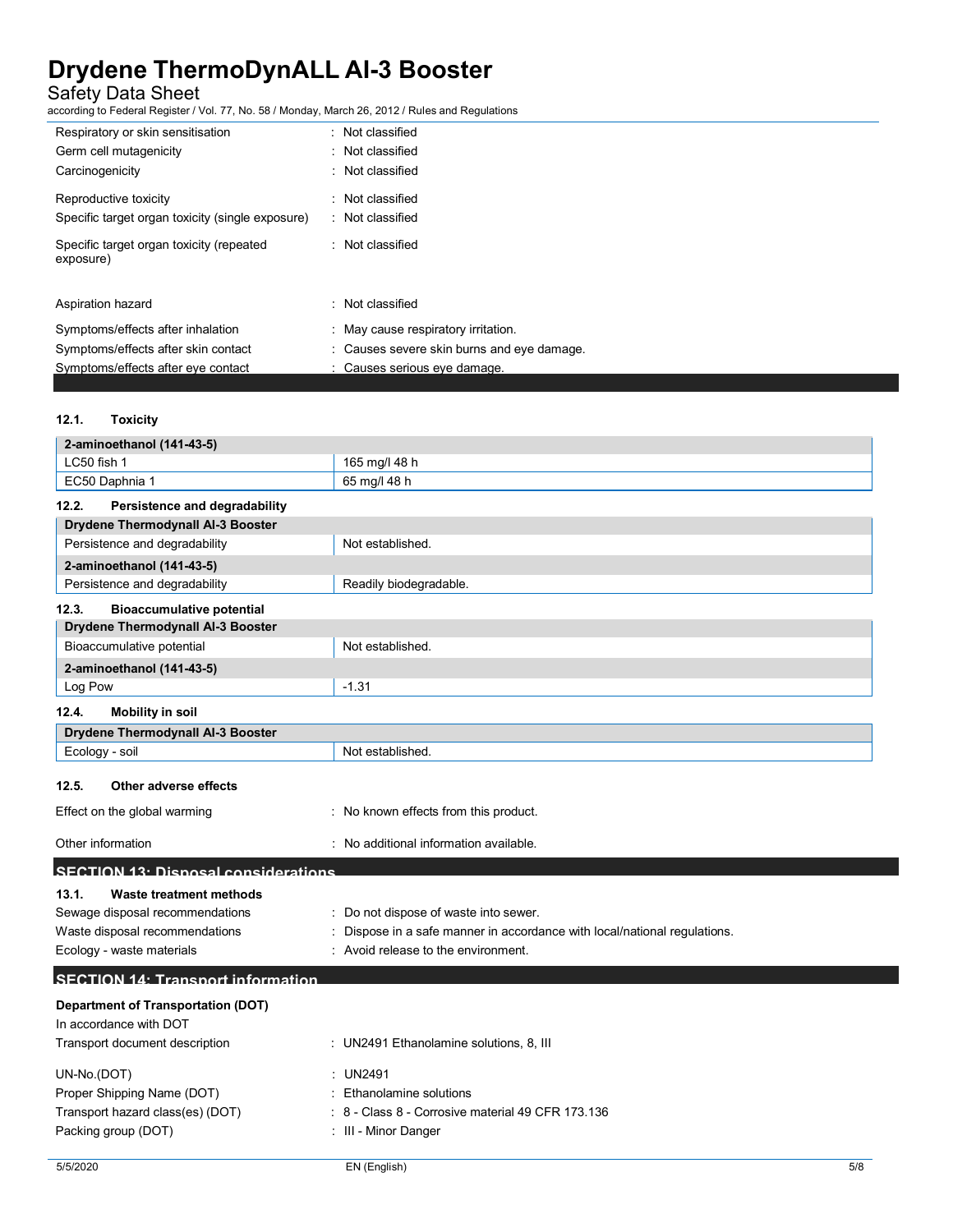Safety Data Sheet

according to Federal Register / Vol. 77, No. 58 / Monday, March 26, 2012 / Rules and Regulations

| Hazard labels (DOT)                                                       | : 8 - Corrosive                                                                                                                                                                                                                                                                                                                                                                                                                                                                                                                                                                                                                                                                                                                                                             |
|---------------------------------------------------------------------------|-----------------------------------------------------------------------------------------------------------------------------------------------------------------------------------------------------------------------------------------------------------------------------------------------------------------------------------------------------------------------------------------------------------------------------------------------------------------------------------------------------------------------------------------------------------------------------------------------------------------------------------------------------------------------------------------------------------------------------------------------------------------------------|
|                                                                           | <b>CORROSIVE</b>                                                                                                                                                                                                                                                                                                                                                                                                                                                                                                                                                                                                                                                                                                                                                            |
| DOT Packaging Non Bulk (49 CFR 173.xxx)                                   | : 203                                                                                                                                                                                                                                                                                                                                                                                                                                                                                                                                                                                                                                                                                                                                                                       |
| DOT Packaging Bulk (49 CFR 173.xxx)                                       | : 241                                                                                                                                                                                                                                                                                                                                                                                                                                                                                                                                                                                                                                                                                                                                                                       |
| DOT Special Provisions (49 CFR 172.102)                                   | : IB3 - Authorized IBCs: Metal (31A, 31B and 31N); Rigid plastics (31H1 and 31H2); Composite<br>(31HZ1 and 31HA2, 31HB2, 31HN2, 31HD2 and 31HH2). Additional Requirement: Only liquids<br>with a vapor pressure less than or equal to 110 kPa at 50 C (1.1 bar at 122 F), or 130 kPa at 55<br>C (1.3 bar at 131 F) are authorized, except for UN2672 (also see Special Provision IP8 in Table<br>2 for UN2672).<br>T4 - 2.65 178.274(d)(2) Normal 178.275(d)(3)<br>TP1 - The maximum degree of filling must not exceed the degree of filling determined by the<br>following: Degree of filling = $97 / (1 + a (tr - tf))$ Where: tr is the maximum mean bulk<br>temperature during transport, and tf is the temperature in degrees celsius of the liquid during<br>filling. |
| DOT Packaging Exceptions (49 CFR 173.xxx)                                 | : 154                                                                                                                                                                                                                                                                                                                                                                                                                                                                                                                                                                                                                                                                                                                                                                       |
| DOT Quantity Limitations Passenger aircraft/rail : 5 L<br>(49 CFR 173.27) |                                                                                                                                                                                                                                                                                                                                                                                                                                                                                                                                                                                                                                                                                                                                                                             |
| DOT Quantity Limitations Cargo aircraft only (49 : 60 L<br>CFR 175.75)    |                                                                                                                                                                                                                                                                                                                                                                                                                                                                                                                                                                                                                                                                                                                                                                             |
| DOT Vessel Stowage Location                                               | : A - The material may be stowed "on deck" or "under deck" on a cargo vessel and on a<br>passenger vessel.                                                                                                                                                                                                                                                                                                                                                                                                                                                                                                                                                                                                                                                                  |
| DOT Vessel Stowage Other                                                  | : 52 - Stow "separated from" acids                                                                                                                                                                                                                                                                                                                                                                                                                                                                                                                                                                                                                                                                                                                                          |
| Emergency Response Guide (ERG) Number                                     | : 153                                                                                                                                                                                                                                                                                                                                                                                                                                                                                                                                                                                                                                                                                                                                                                       |
| Other information                                                         | : No supplementary information available.                                                                                                                                                                                                                                                                                                                                                                                                                                                                                                                                                                                                                                                                                                                                   |
| <b>Transport by sea</b>                                                   |                                                                                                                                                                                                                                                                                                                                                                                                                                                                                                                                                                                                                                                                                                                                                                             |
| UN-No. (IMDG)                                                             | : 2491                                                                                                                                                                                                                                                                                                                                                                                                                                                                                                                                                                                                                                                                                                                                                                      |
| Proper Shipping Name (IMDG)                                               | ETHANOLAMINE SOLUTION                                                                                                                                                                                                                                                                                                                                                                                                                                                                                                                                                                                                                                                                                                                                                       |
| Class (IMDG)                                                              | 8 - Corrosive substances                                                                                                                                                                                                                                                                                                                                                                                                                                                                                                                                                                                                                                                                                                                                                    |
| Packing group (IMDG)                                                      | : III - substances presenting low danger                                                                                                                                                                                                                                                                                                                                                                                                                                                                                                                                                                                                                                                                                                                                    |
| Limited quantities (IMDG)                                                 | : 5L                                                                                                                                                                                                                                                                                                                                                                                                                                                                                                                                                                                                                                                                                                                                                                        |
| Air transport                                                             |                                                                                                                                                                                                                                                                                                                                                                                                                                                                                                                                                                                                                                                                                                                                                                             |
| UN-No. (IATA)                                                             | 2491                                                                                                                                                                                                                                                                                                                                                                                                                                                                                                                                                                                                                                                                                                                                                                        |
| Proper Shipping Name (IATA)                                               | Ethanolamine solution                                                                                                                                                                                                                                                                                                                                                                                                                                                                                                                                                                                                                                                                                                                                                       |
| Class (IATA)                                                              | 8 - Corrosives                                                                                                                                                                                                                                                                                                                                                                                                                                                                                                                                                                                                                                                                                                                                                              |
| Packing group (IATA)                                                      | : III - Minor Danger                                                                                                                                                                                                                                                                                                                                                                                                                                                                                                                                                                                                                                                                                                                                                        |

### **15.1. US Federal regulations**

**SECTION 15: Regulatory information**

All components of this product are listed, or excluded from listing, on the United States Environmental Protection Agency Toxic Substances Control Act (TSCA) inventory

This product or mixture is not known to contain a toxic chemical or chemicals in excess of the applicable de minimis concentration as specified in 40 CFR §372.38(a) subject to the reporting requirements of section 313 of Title III of the Superfund Amendments and Reauthorization Act of 1986 and 40 CFR Part 372.

### **15.2. International regulations**

### **CANADA**

### **2-aminoethanol (141-43-5)**

Listed on the Canadian DSL (Domestic Substances List) inventory.

### **EU-Regulations**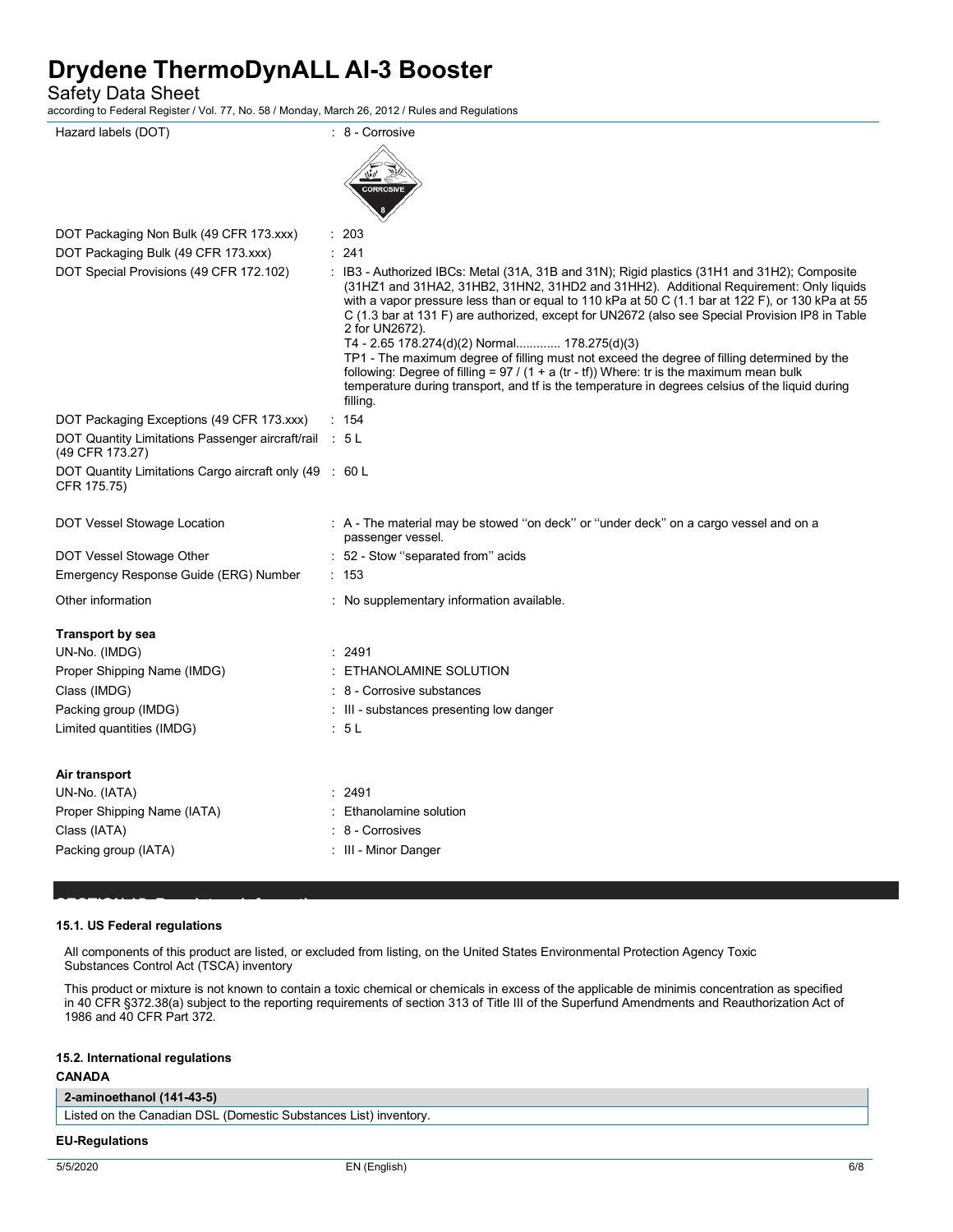Safety Data Sheet

according to Federal Register / Vol. 77, No. 58 / Monday, March 26, 2012 / Rules and Regulations

### **2-aminoethanol (141-43-5)**

Listed on the EEC inventory EINECS (European Inventory of Existing Commercial Chemical Substances)

### **National regulations**

### **2-aminoethanol (141-43-5)** Listed on PICCS (Philippines Inventory of Chemicals and Chemical Substances) Listed on NZIoC (New Zealand Inventory of Chemicals) Listed on the AICS (Australian Inventory of Chemical Substances) Listed on Taiwan National Chemical Inventory

Listed on the Korean ECL (Existing Chemicals List)

Listed on the Japanese ENCS (Existing & New Chemical Substances) inventory

Listed on the Inventory of Existing Chemical Substances Produced or Imported in China (IECSC).

Listed on the Chinese Catalog of Hazardous Chemicals.

#### **15.3. US State regulations**

#### **Drydene Thermodynall AI-3 Booster**

State or local regulations **California Proposition 65 - This product contains**, or may contain, trace quantities of a substance(s) known to the state of California to cause cancer, developmental and/or reproductive harm

#### **2-aminoethanol (141-43-5)**

U.S. - New York - Right to Know List of Hazardous Substances

U.S. - New Jersey - Right to Know Hazardous Substance List

U.S. - Minnesota - Hazardous Substance List

U.S. - Washington - Permissible Exposure Limits - Carcinogens

U.S. - Idaho - Non-Carcinogenic Toxic Air Pollutants - Emission Levels (ELs)

### **SECTION 16: Other information**

| <b>Revision date</b>       | : 5/5/2020                                                                                                                 |
|----------------------------|----------------------------------------------------------------------------------------------------------------------------|
| Data sources               | : ESIS (European chemincal Substances Information System; accessed at:<br>http://esis.jrc.ec.europa.eu/index.php?PGM=cla.  |
|                            | <b>ACGIH 2000.</b>                                                                                                         |
|                            | European Chemicals Agency (ECHA) Registered Substances list. Accessed at<br>http://echa.europa.eu/                         |
|                            | Krister Forsberg and S.Z. Mansdorf, "Quick Selection Guide to Chemical Protective Clothing",<br>Fifth Edition.             |
|                            | National Fire Protection Association; Fire Protection Guide to Hazardous Materials; 10th<br>edition.                       |
|                            | OSHA 29CFR 1910.1200 Hazard Communication Standard.                                                                        |
|                            | TSCA Chemical Substance Inventory. Accessed at<br>http://www.epa.gov/oppt/existingchemicals/pubs/tscainventory/howto.html. |
| Other information          | : None.                                                                                                                    |
| Full text of H-statements: |                                                                                                                            |
| H <sub>227</sub>           | Combustible liquid                                                                                                         |

| H <sub>227</sub> | Combustible liquid                      |
|------------------|-----------------------------------------|
| H302             | Harmful if swallowed                    |
| H312             | Harmful in contact with skin            |
| H314             | Causes severe skin burns and eye damage |
| H332             | Harmful if inhaled                      |
| H335             | May cause respiratory irritation        |

#### Abbreviations and acronyms:

| ACGIH (American Conference of Government Industrial Hygienists)                             |
|---------------------------------------------------------------------------------------------|
| <b>ATE: Acute Toxicity Estimate</b>                                                         |
| <b>CAS (Chemical Abstracts Service) number</b>                                              |
| CLP: Classification, Labelling, Packaging.                                                  |
| EC50: Environmental Concentration associated with a response by 50% of the test population. |
| GHS: Globally Harmonized System (of Classification and Labeling of Chemicals).              |
| LD50: Lethal Dose for 50% of the test population                                            |
| OSHA: Occupational Safety & Health Administration                                           |
| <b>STEL: Short Term Exposure Limits</b>                                                     |
| <b>TSCA: Toxic Substances Control Act</b>                                                   |
| <b>TWA: Time Weighted Average</b>                                                           |